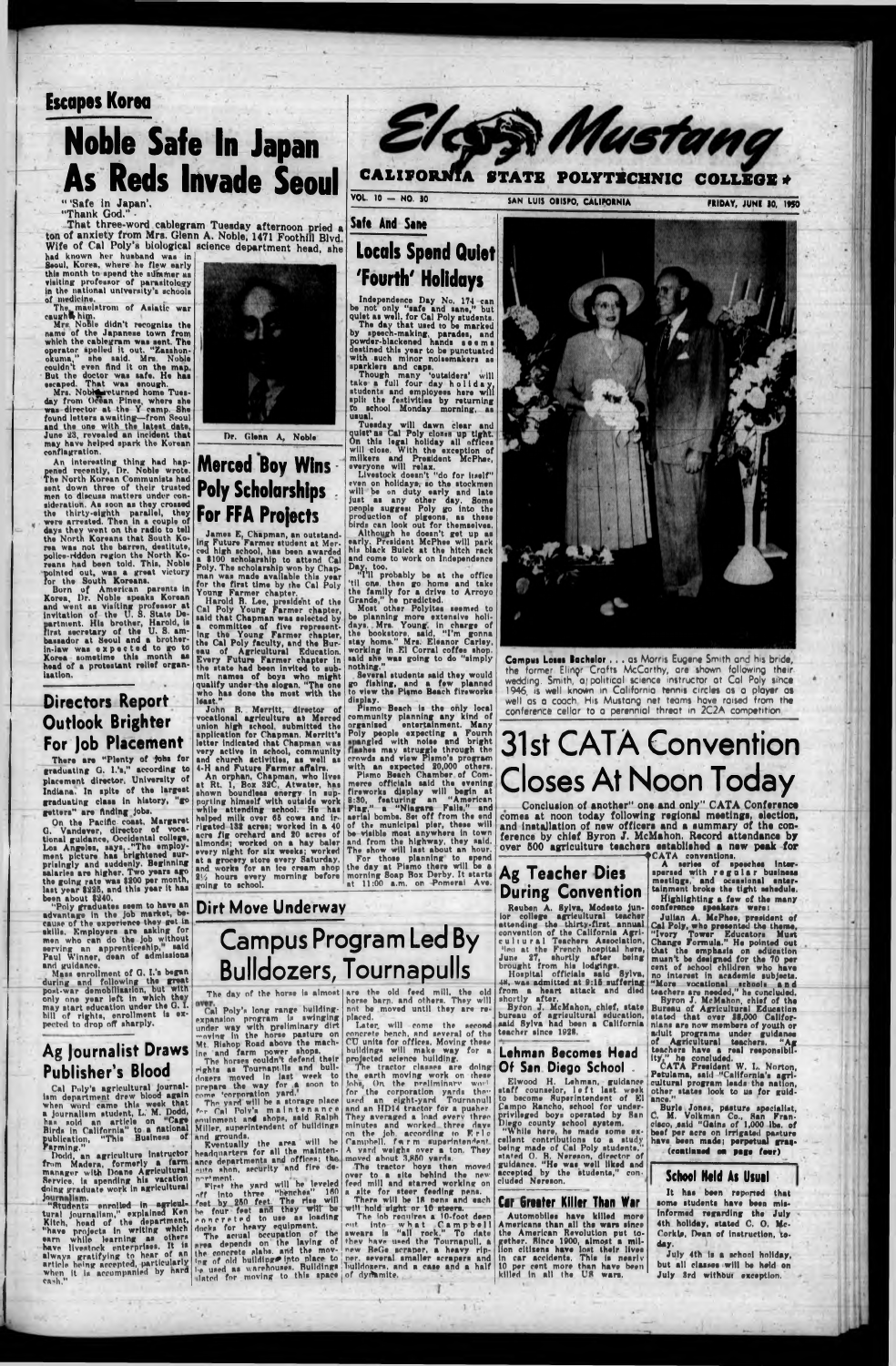**I -**

■ -

## **PAGE TWO**  $\qquad \qquad \qquad$  **EL MUSTANG FRIDAY, JUNE 30, 1950**



Published weekly during the school year except holiday and unmination periods by the Associated Stadents. California State Published California. Printed entirely by state-the majoring in printing in the "School for Commity

For something like the seventh consecutive year Cali**fornia will aettle down to ita annual war-bred "aafe and onne'\* Fourth of July week-end, beginning early Saturday morning, with city qrdinancea' "whereaa'a and and thereforea" and the National Safety Council once more predicting that over 500 people will be killed in varioua accidenta during the four-day span,**

# **Safe and Sane Fourth?**

**Which leada one to the concluaion that the National Safety Council may be barking up the wrong highway in preventing their 500-plus holiday death tolls. We can't help<br>but wonder if the fault might lie with the various communi-<br>ties which offen no Fourth of July selebration, problem is reventing their 500-plua holiday death tolla. We can't help tiea which** *offer* **no Fourth of July celebration, making it far more advantageoua for people to aeek entertainment elsewhere. We say, give the people aomething to keep them at home. If flreworka are the anawer, give them flreworka. give the public the meana of getting together. But whatever ia done,, people ahould be kept off the nighwaya during the holiday week-ends, not encouraged to travel by lack of en**tertainment in their own cities. **-R.P.** 

**Safe and aane? Yea. That'a what the City Fathera term them,' which meana Junior can either be killed in a traffic barrage on the way to grandma'a or drown or get an overdoae of Old Sol'a riya on the beach. However, tne carefully worded city ordinancea will keep Junior from gaining a few bliatered fingers aa well aa a uaeful knowledge of explosives while aitting in hia backyard at home. He may be the one out of every aix that die of cancer, the one out of every 572 that die of TB, or the one American that will die every ten minutea in traffic; but chancea are better than ever, if he livea in California, he won't be among the one in every 7,467 that aufTered aerioua injuriea from flreworka, baaed on pre-war figures.**

Comes Friday and we're off again! Porky Tetalan, June Powell and Shirley Farrar are all excited about their vacation which cornea up next week. Seema they're going to give Santa Crus a treat thia year.

**dents, El Muatang Investigated the situation with the idea of trying to get the snack bar opened for the re-**

**Svanna Hugea, asaiatant to Oscar Lucksinger, El during the fall, winter and spring quarters. Thia meafia that very little, if any, profit is realized after salaries and tors do not swell the school population enough to compensate for the more than 2000 students who departed for for five cents per cup. This doea not pay the salary for a**

*Uhite Collar Chatter* 

I realize it isn't polite to discuss ones own affairs, but I was surprised to the point of collapse when I received an invitation Friday after, noon to a shower being given that evening in my honor at Hillcreat Lounge, quadrupls-hostes sed by Porky Tetslaff, Rutn Sims, Norma Waalen, and Olga Martinson. Those white collar<br>girls attending were Elaine Machado. June Powell, Shirley Farrar, Eddy Dogherty^ Veulah Brook, Eva Furtado, Ena Hoxie, Lucy .Parent, Pat Kipp, Gloria Silacci, Peggy Grossini, Lee Warner, Janet Meyer, Anna Gray Daxtar, Lena Glnano-

By Hotly Hunter

Wo ha4o been admiring Shirley Farrar's tan, and alao Dorla St. Clair's. Looks like they're pulling down "A'a" In Avila 208.

Helen MacManua took two weeks verntion recently and spent one week vacationing at Huntington I.ake In the Sierras. Sneaking of vacations, Ena Hoxie and family will spend theirs in Yosemite. Doris Dilworth and Lena Gianoli spent some time recently in Nevada—Dprla at Las Vegas and Lena at Reno.

LaVerne Carpenter Is receiving ooohs and aahs of admiration about her lovely engagement ring received last weekend from Tom Lennon, animal husbandry major. LaVerne and Tom plan to be married around the first part of August. August seems to be the popular month for Drldes these

ys.<br>Roberta Alden, former alumnus of the general **1s vacationing in Ocean Point, Main** days.<br>| Roberta Alden, former alumnus of the gen<br>of<u>fice,</u> is vacationing in Ocean Point, Maine.

Somethlnq To Crow About

 $\frac{1}{2}$ 

## **Poly Hen's Production High In Tenth Year Of Egg Race**

Official figures from the Tenth Annual Modesto Egg Laying contest show Cal Poly's stock to be continuing at h high rate of production.

The contest, which is in its tenth year, is one of the toughest egg racee in the country. Contestants are required to submit two pens of 26 birds each, and placings are computed on the basia of the number of birds started and the amount of profit produced per bird. , i and the set of the set of the set of the set of the set of the set of the set of the set of the set of the set of the set of the set of the set of the set of the set of the set of the set of t

The attractive little blonde gracing our halls lately la Jessie Quigley who is a stenographer in the Los Angeles office of the Bureau of Agriwho in the Los Angeles office of the Bureau of Agri-<br>cultural Education. She is helping with the Californlg Agricultural Teachers Association, holding their conference on the campua thia waak.

Cal Poly'a entries are selected at random from a large number of familioe. and not Just one or two extremely high producing ones. These birds are characteristic of the Cal Poly commercial egg producing flock, and do not represent either one pf the extremes In performance, but the average.

Extremely high producing pens do not always signify a cross section of the flock they were bred from, since they may havg come from one or two high producing families. In such cases, entries of this sort often display extreme irregularity of placement, and will sometimea jump from a low placing ona year to a high the next. It ia significant that during year to a high placing is significant that during the ten years of ths Offlcal Modesto Egg Laying contest, Cal-Poly's birds have continually placed in the upper 25 per cont, thereby exhibiting a consistency of production highly desirable in the commercial Industry today.

The official figures, tabulated for the eight<br>month period ending May 31, show a gross profit of \$5.8S per hen, a net profit of \$2.97 per hen over feed costs, with an average production of \$72.92.

Ilnl. Leona Boerman, Elolae Hasenkamp, and Esther Wright, The decorations were beautiful, the refreshments were delightful, and gifts were out of thia world and 1 thank you all more than

I can say.<br>We notice Ruth Meily sporting a new Chevy.



Although the second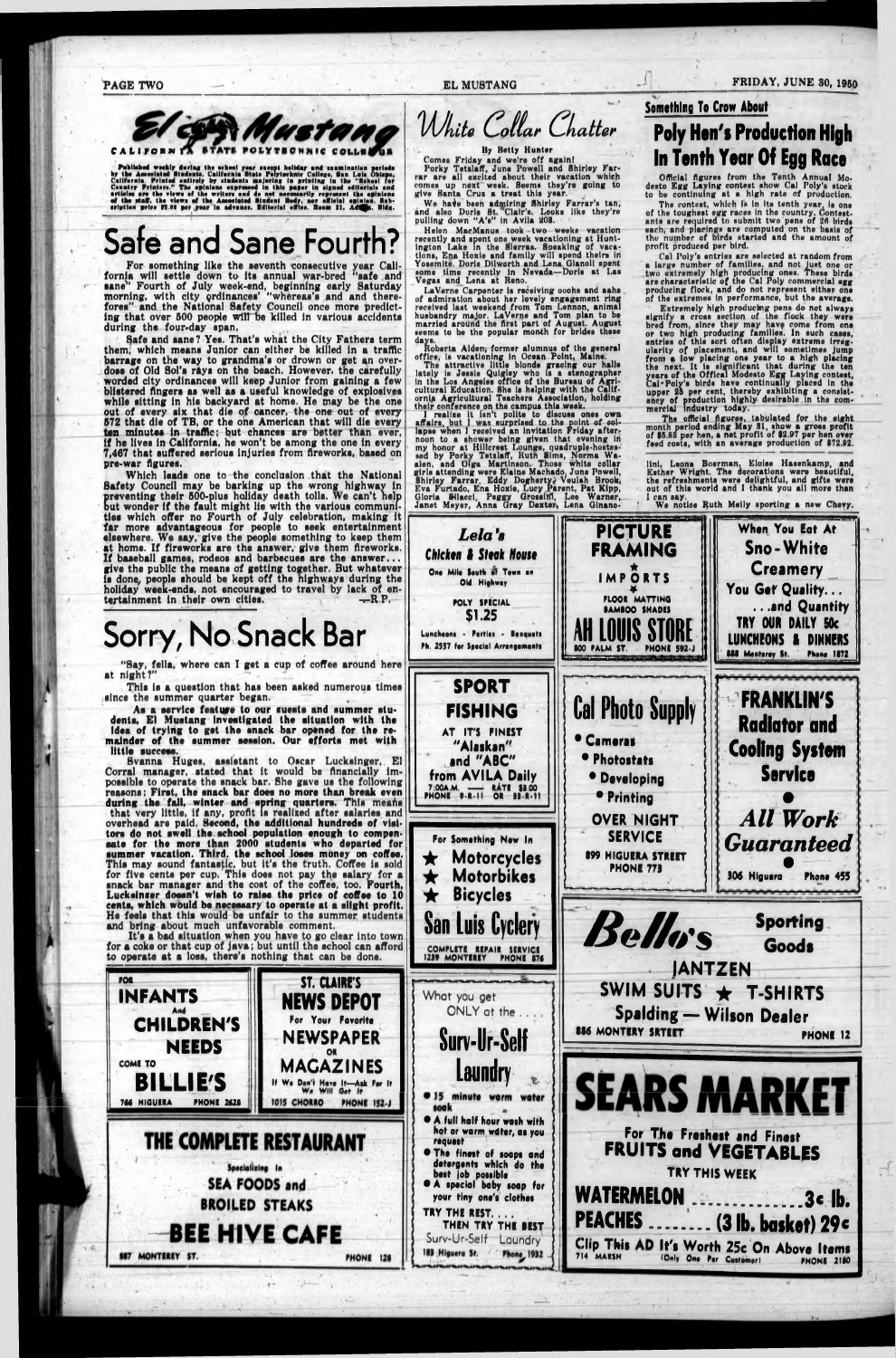## **FRIDAY, JUNE 30, 1950 EL MUSTANG PAGE THREE**



#### The **Sportlight By Ed lilor**

It alwaye seems kind of corny for some gismo on a college newspaper to write about aporta on the patlonal ace no and try and aecond guess the experts. But as long as we are caught in ihe doldruma of summer and there's not exactly a wealth of athletic newa emanating from Cal Poly and Han Lula Oblapo, there shouldn't be too much iquawk about your columniet •traying from the local acene.

A lot of El Corral chatter these days is devoted to the subject! "Why Can't The Hoeton Red Box Win. General ronaenaua la: good

All thin talk about winning la, of courae, juat talk. The Cardinals are a new outfit, barely two yeara old, and can hardly be expected to rank with aome of the older teama that point for this tournament every year. This year, Santa Maria<br>is the host town.

flrat time auch an indignity haa

The yarn about John F'Scoop" Wright being an umpire' in the California State league turned out

*Local Talent Paces Morro*

*To Fine Two- Year Record* If Bob McCutcheon's Morro Bay baseball letters during his stay Cardlnale win the aouthern half of the etate aemi-pro baaeball tournament to be held next month, he Plana to keep the trophy In full view right on top of Morro Rock.

> Poly men include) Ken Ball, third base; Earl lunker, shortstop; Frank Ross, outfield; Jim Neal, outfield; J. D. Phillips, outfield; Jim Ellis, outfield; Paul Plats, pitcher; and Dick Thomp-

Mueho Polyitea

' Thompson Leading Pitcher At present, Thompson la the bellcow of the pitching ataff, boasting a 4-0 record. Thompson also threw for the frosh.

bliah ' ng the Stands, Who hatea rivalry, of fill!

A tennis tournament for Irving<br>Swain's beginning tennis class is swain's beginning tennis class is<br>acheduled for the last week of the present summer session. The prises will be donated by the physical education department.

"There's plenty of court apace left for those who wish to take part In the program,'' said Swain, in hie thickly accented Maeaachusetts twang.

at Poly, has surrounded himself with a flock of Polyitea and a scattering of local talent. Thus far, the bay nine boasts an 8-4 record, enough to stamp Itself as a dark horie.

## Intramural Program Swain's Students Is Up To Students; Plan Tournament Plenty Of Gear

"If enough summer students desire an Intramural program, it will be provided/' declared Bob Mott, head of physical education. "However,'' aald Mott, "student participation In the past haa declined with the rising summer temperature."

According to Mott, there Ie no official Intramural program at the present time because there has been no real Indication ' on the part of the students that they desire organlaed sports. Equipment is available at the gymnasium for nearly all aporta.

It may be checked out any time during the day. Those dealring to itart aome

sort of Intramural program should contact Mott at the gym office.

Scruggs Over Mathias?

Otey Scruggs, Santa Barbara track star, la considered to be a for the US decathlon title. In hia Scruggs amassed over 7000 points the 7500 mark now. The Oaucho



Swain's students, who occupy the courts every afternoon from 1-8, are currently being given a solid grounding in the fundamentals of the game. Main polnta atressed are the correct grip and tha forehand and the backhand ■hots.

#### Steele Working For PH.D.

Bob Steele, former Froah foot-<br>ball and boxing coach, is matric-<br>ulating at Stanford in quest of his Ph.D. in physical education.<br>Steele hopes to finish by next



**t ;**

**1**